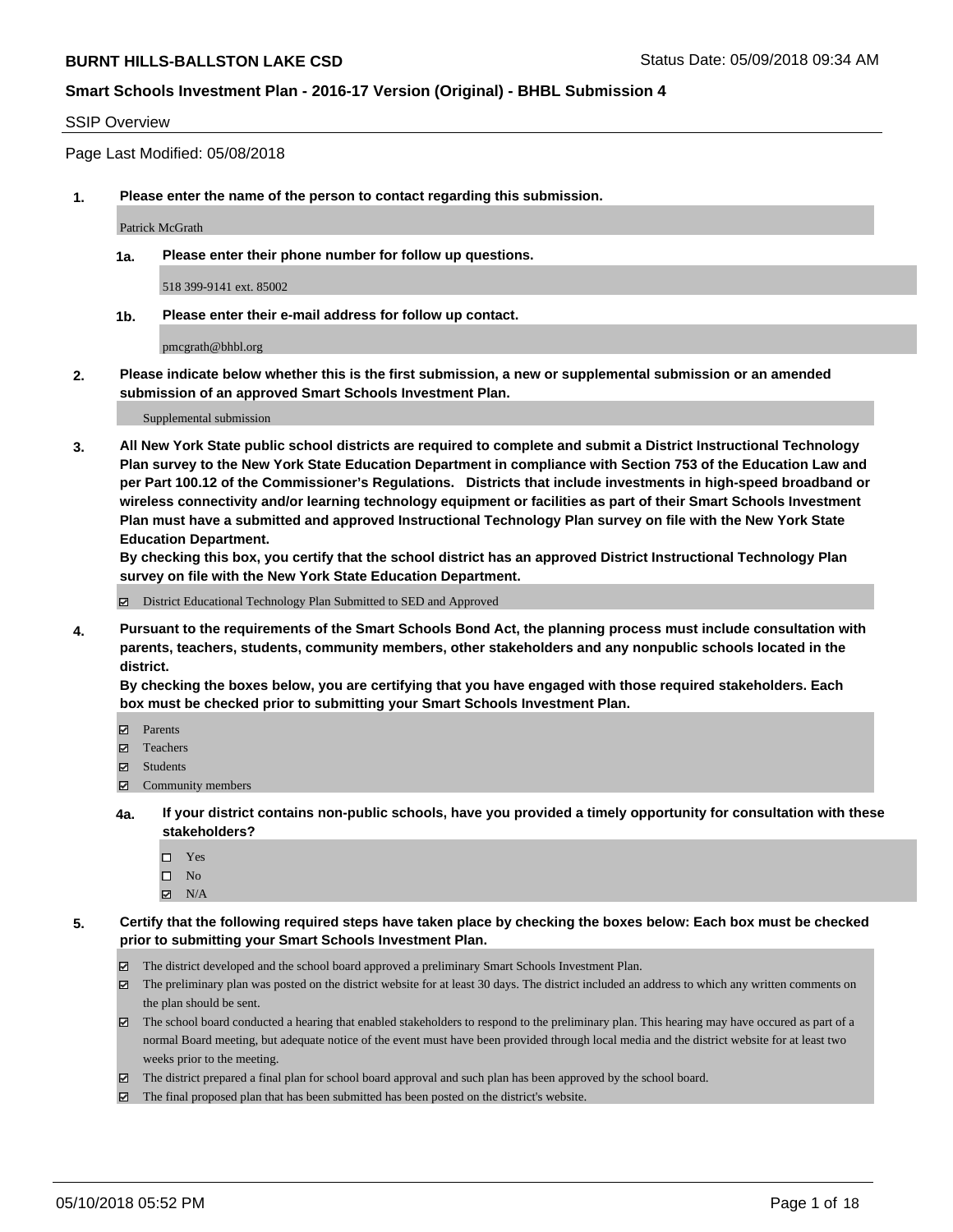### **Smart Schools Investment Plan - 2016-17 Version (Original) - BHBL Submission 4**

SSIP Overview

Page Last Modified: 05/08/2018

**5a. Please upload the proposed Smart Schools Investment Plan (SSIP) that was posted on the district's website, along with any supporting materials. Note that this should be different than your recently submitted Educational Technology Survey. The Final SSIP, as approved by the School Board, should also be posted on the website and remain there during the course of the projects contained therein.**

BURNTHILLS\_TechPlanBHBL.pdf

**5b. Enter the webpage address where the final Smart Schools Investment Plan is posted. The Plan should remain posted for the life of the included projects.**

https://sites.google.com/a/bhbl.org/tech-plan/

**6. Please enter an estimate of the total number of students and staff that will benefit from this Smart Schools Investment Plan based on the cumulative projects submitted to date.**

3,600

**7. An LEA/School District may partner with one or more other LEA/School Districts to form a consortium to pool Smart Schools Bond Act funds for a project that meets all other Smart School Bond Act requirements. Each school district participating in the consortium will need to file an approved Smart Schools Investment Plan for the project and submit a signed Memorandum of Understanding that sets forth the details of the consortium including the roles of each respective district.**

 $\Box$  The district plans to participate in a consortium to partner with other school district(s) to implement a Smart Schools project.

**8. Please enter the name and 6-digit SED Code for each LEA/School District participating in the Consortium.**

| <b>Partner LEA/District</b> | <b>ISED BEDS Code</b> |
|-----------------------------|-----------------------|
| (No Response)               | (No Response)         |

#### **9. Please upload a signed Memorandum of Understanding with all of the participating Consortium partners.**

(No Response)

**10. Your district's Smart Schools Bond Act Allocation is:**

\$1,900,404

**11.** Enter the budget sub-allocations by category that you are submitting for approval at this time. If you are not budgeting SSBA funds for a category, please enter 0 (zero.) If the value entered is \$0, you will not be required to complete that survey question.

|                                              | Sub-<br>Allocations |
|----------------------------------------------|---------------------|
| <b>School Connectivity</b>                   | $\mathbf 0$         |
| <b>Connectivity Projects for Communities</b> | 0                   |
| Classroom Technology                         | 349,000             |
| Pre-Kindergarten Classrooms                  | $\Omega$            |
| Replace Transportable Classrooms             | 0                   |
| <b>High-Tech Security Features</b>           | 0                   |
| Totals:                                      | 349,000             |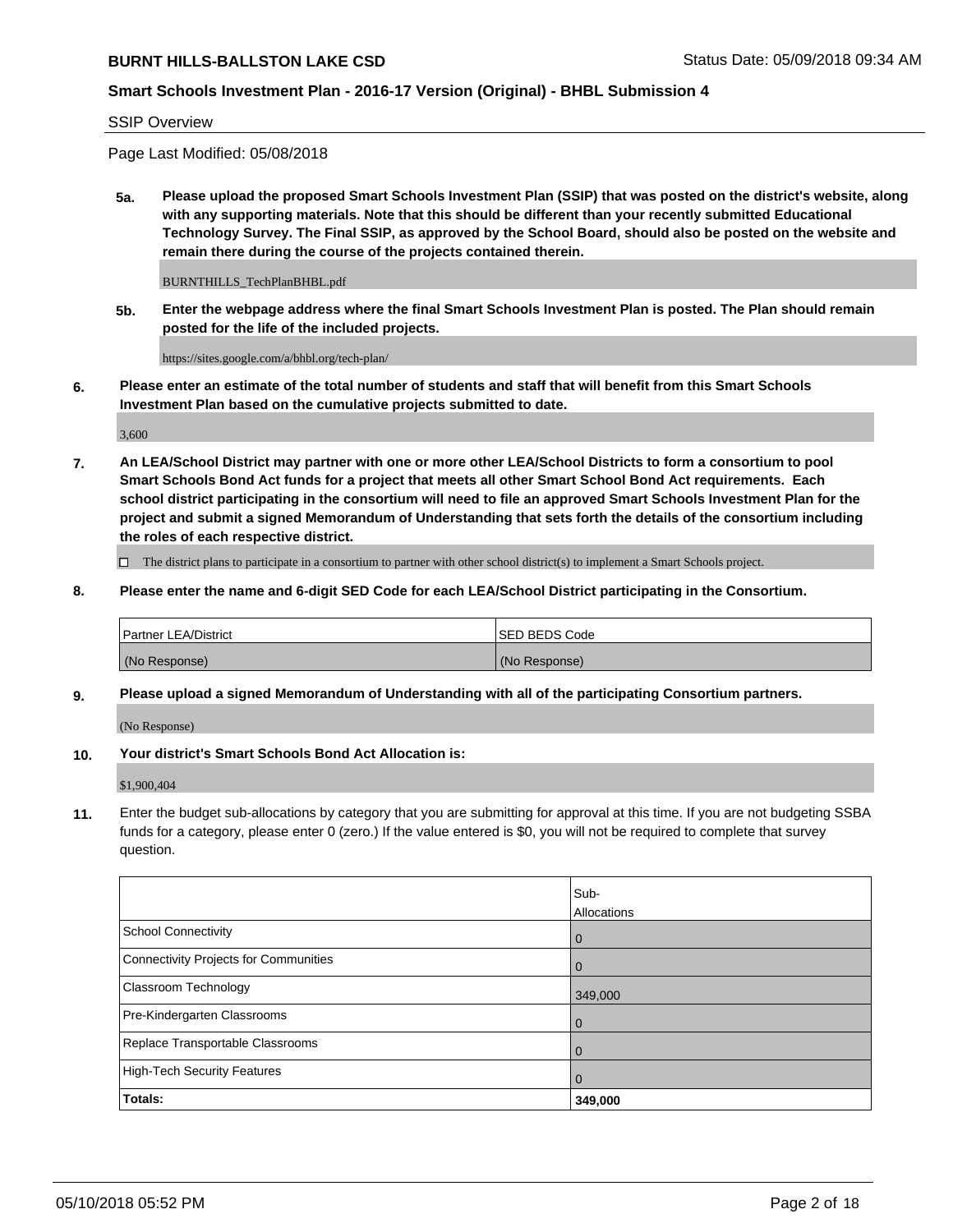#### School Connectivity

Page Last Modified: 05/08/2018

- **1. In order for students and faculty to receive the maximum benefit from the technology made available under the Smart Schools Bond Act, their school buildings must possess sufficient connectivity infrastructure to ensure that devices can be used during the school day. Smart Schools Investment Plans must demonstrate that:**
	- **• sufficient infrastructure that meets the Federal Communications Commission's 100 Mbps per 1,000 students standard currently exists in the buildings where new devices will be deployed, or**
	- **• is a planned use of a portion of Smart Schools Bond Act funds, or**
	- **• is under development through another funding source.**

**Smart Schools Bond Act funds used for technology infrastructure or classroom technology investments must increase the number of school buildings that meet or exceed the minimum speed standard of 100 Mbps per 1,000 students and staff within 12 months. This standard may be met on either a contracted 24/7 firm service or a "burstable" capability. If the standard is met under the burstable criteria, it must be:**

**1. Specifically codified in a service contract with a provider, and**

**2. Guaranteed to be available to all students and devices as needed, particularly during periods of high demand, such as computer-based testing (CBT) periods.**

**Please describe how your district already meets or is planning to meet this standard within 12 months of plan submission.**

(No Response)

- **1a. If a district believes that it will be impossible to meet this standard within 12 months, it may apply for a waiver of this requirement, as described on the Smart Schools website. The waiver must be filed and approved by SED prior to submitting this survey.**
	- By checking this box, you are certifying that the school district has an approved waiver of this requirement on file with the New York State Education Department.
- **2.** Connectivity Speed Calculator **(Required)**

|                         | l Number of<br><b>Students</b> | Multiply by<br>100 Kbps | Divide by 1000 Current Speed<br>to Convert to<br>Required<br>l Speed in Mb | lin Mb           | Expected<br>Speed to be<br>Attained Within Required<br>12 Months | <b>Expected Date</b><br><b>When</b><br>Speed Will be<br>l Met |
|-------------------------|--------------------------------|-------------------------|----------------------------------------------------------------------------|------------------|------------------------------------------------------------------|---------------------------------------------------------------|
| <b>Calculated Speed</b> | (No<br>Response)               | (No Response)           | (No<br>Response)                                                           | (No<br>Response) | (No<br>Response)                                                 | l (No<br>Response)                                            |

**3. Describe how you intend to use Smart Schools Bond Act funds for high-speed broadband and/or wireless connectivity projects in school buildings.**

(No Response)

**4. Describe the linkage between the district's District Instructional Technology Plan and the proposed projects. (There should be a link between your response to this question and your response to Question 1 in Part E. Curriculum and Instruction "What are the district's plans to use digital connectivity and technology to improve teaching and learning?)**

(No Response)

**5. If the district wishes to have students and staff access the Internet from wireless devices within the school building, or in close proximity to it, it must first ensure that it has a robust Wi-Fi network in place that has sufficient bandwidth to meet user demand.**

**Please describe how you have quantified this demand and how you plan to meet this demand.**

(No Response)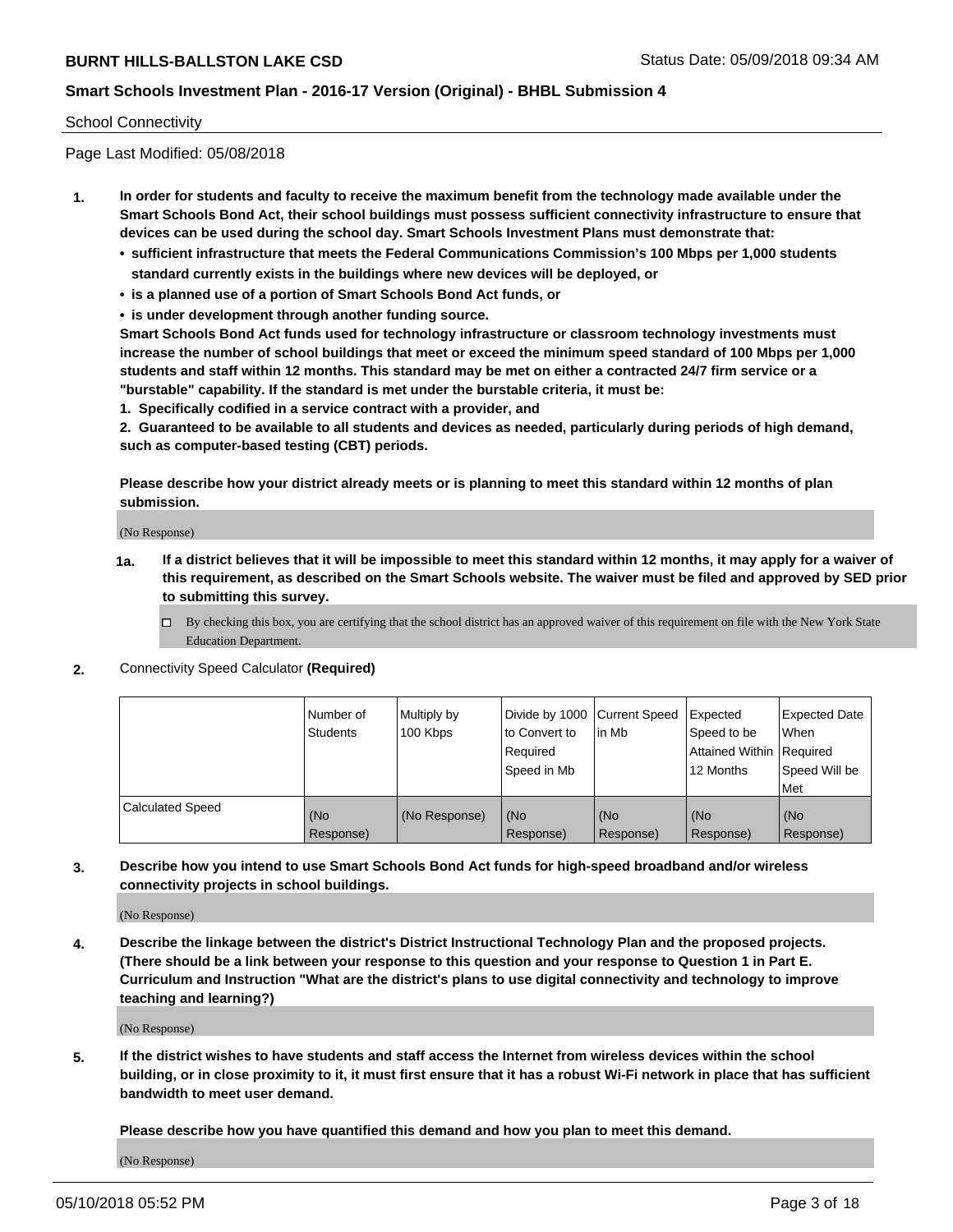### **Smart Schools Investment Plan - 2016-17 Version (Original) - BHBL Submission 4**

#### School Connectivity

Page Last Modified: 05/08/2018

**6. As indicated on Page 5 of the guidance, the Office of Facilities Planning will have to conduct a preliminary review of all capital projects, including connectivity projects.**

**Please indicate on a separate row each project number given to you by the Office of Facilities Planning.**

| Project Number |  |
|----------------|--|
| (No Response)  |  |

**7. Certain high-tech security and connectivity infrastructure projects may be eligible for an expedited review process as determined by the Office of Facilities Planning.**

#### **Was your project deemed eligible for streamlined review?**

(No Response)

#### **8. Include the name and license number of the architect or engineer of record.**

| Name          | License Number |
|---------------|----------------|
| (No Response) | (No Response)  |

**9.** If you are submitting an allocation for **School Connectivity** complete this table.

**Note that the calculated Total at the bottom of the table must equal the Total allocation for this category that you entered in the SSIP Overview overall budget.** 

|                                            | Sub-          |
|--------------------------------------------|---------------|
|                                            | Allocation    |
| Network/Access Costs                       | (No Response) |
| Outside Plant Costs                        | (No Response) |
| School Internal Connections and Components | (No Response) |
| Professional Services                      | (No Response) |
| Testing                                    | (No Response) |
| <b>Other Upfront Costs</b>                 | (No Response) |
| <b>Other Costs</b>                         | (No Response) |
| Totals:                                    | 0             |

**10. Please detail the type, quantity, per unit cost and total cost of the eligible items under each sub-category. This is especially important for any expenditures listed under the "Other" category. All expenditures must be eligible for tax-exempt financing to be reimbursed through the SSBA. Sufficient detail must be provided so that we can verify this is the case. If you have any questions, please contact us directly through smartschools@nysed.gov. NOTE: Wireless Access Points should be included in this category, not under Classroom Educational Technology, except those that will be loaned/purchased for nonpublic schools.**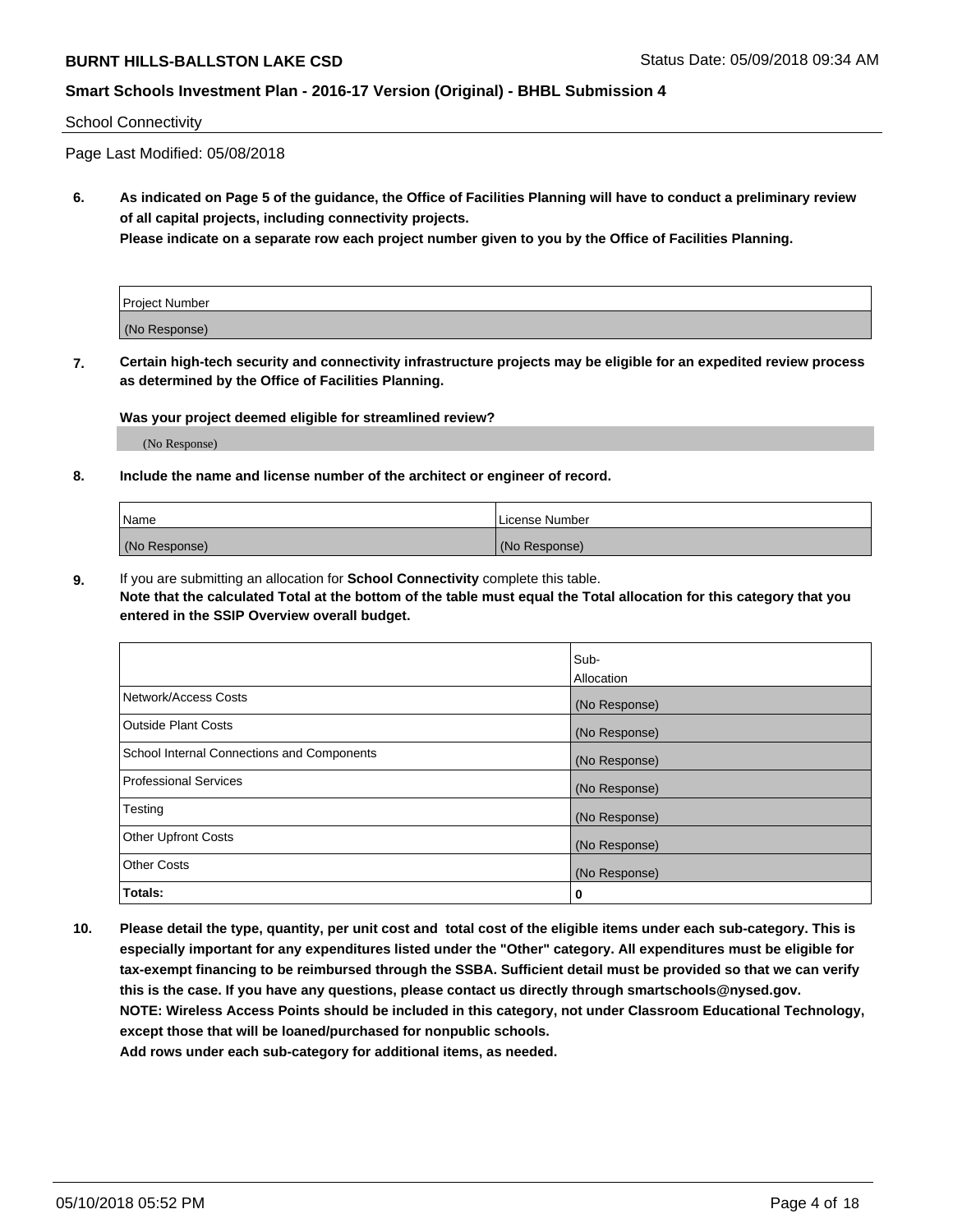School Connectivity

| Select the allowable expenditure | Item to be purchased | Quantity      | Cost per Item | <b>Total Cost</b> |
|----------------------------------|----------------------|---------------|---------------|-------------------|
| type.                            |                      |               |               |                   |
| Repeat to add another item under |                      |               |               |                   |
| each type.                       |                      |               |               |                   |
| (No Response)                    | (No Response)        | (No Response) | (No Response) | (No Response)     |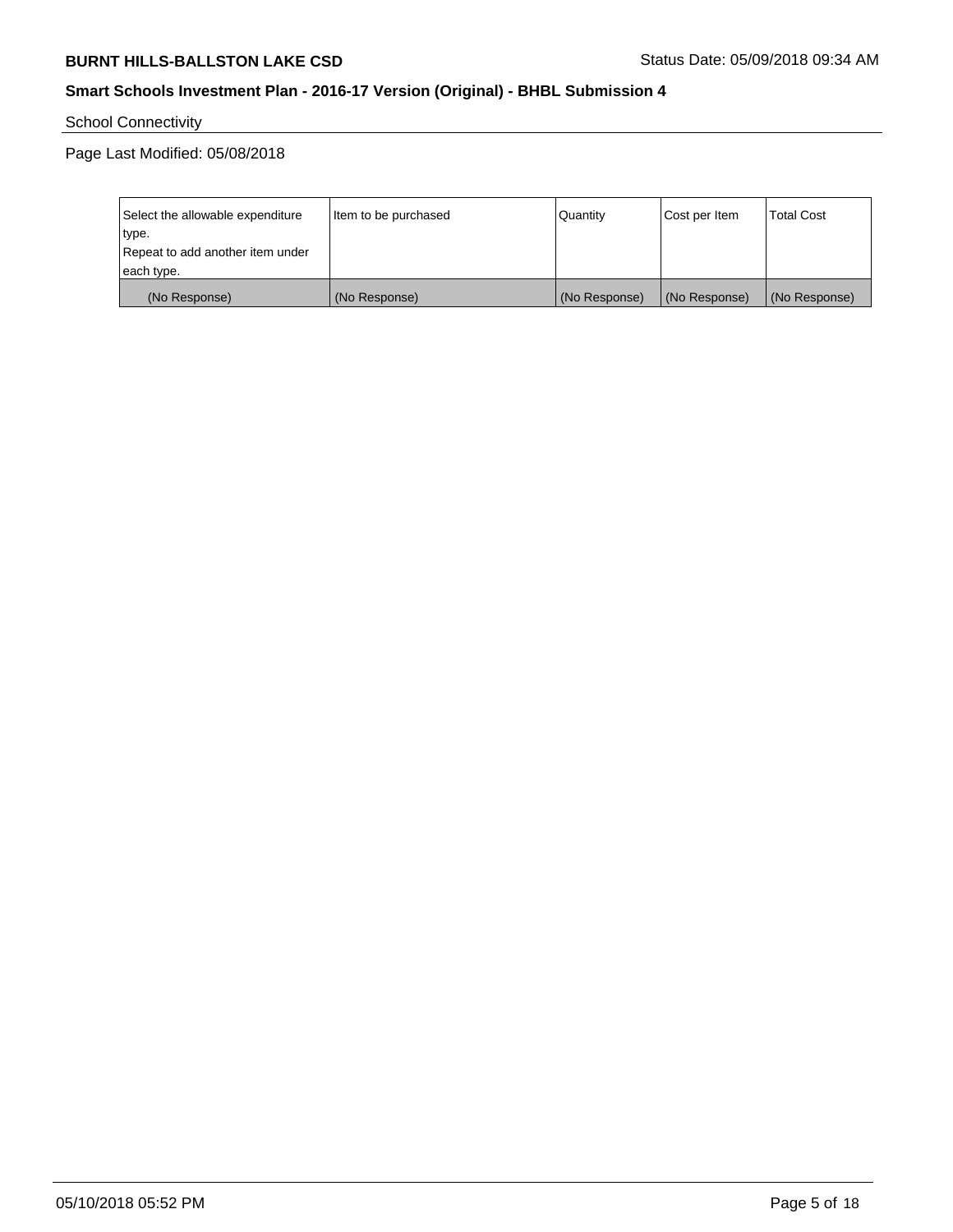Community Connectivity (Broadband and Wireless)

Page Last Modified: 05/08/2018

**1. Describe how you intend to use Smart Schools Bond Act funds for high-speed broadband and/or wireless connectivity projects in the community.**

(No Response)

**2. Please describe how the proposed project(s) will promote student achievement and increase student and/or staff access to the Internet in a manner that enhances student learning and/or instruction outside of the school day and/or school building.**

(No Response)

**3. Community connectivity projects must comply with all the necessary local building codes and regulations (building and related permits are not required prior to plan submission).**

 $\Box$  I certify that we will comply with all the necessary local building codes and regulations.

**4. Please describe the physical location of the proposed investment.**

(No Response)

**5. Please provide the initial list of partners participating in the Community Connectivity Broadband Project, along with their Federal Tax Identification (Employer Identification) number.**

| <b>Project Partners</b> | Federal ID#   |
|-------------------------|---------------|
| (No Response)           | (No Response) |

**6.** If you are submitting an allocation for **Community Connectivity**, complete this table. **Note that the calculated Total at the bottom of the table must equal the Total allocation for this category that you entered in the SSIP Overview overall budget.**

|                                    | Sub-Allocation |
|------------------------------------|----------------|
| Network/Access Costs               | (No Response)  |
| Outside Plant Costs                | (No Response)  |
| <b>Tower Costs</b>                 | (No Response)  |
| <b>Customer Premises Equipment</b> | (No Response)  |
| <b>Professional Services</b>       | (No Response)  |
| Testing                            | (No Response)  |
| <b>Other Upfront Costs</b>         | (No Response)  |
| <b>Other Costs</b>                 | (No Response)  |
| Totals:                            | 0              |

**7. Please detail the type, quantity, per unit cost and total cost of the eligible items under each sub-category. This is especially important for any expenditures listed under the "Other" category. All expenditures must be capital-bond eligible to be reimbursed through the SSBA. If you have any questions, please contact us directly through smartschools@nysed.gov.**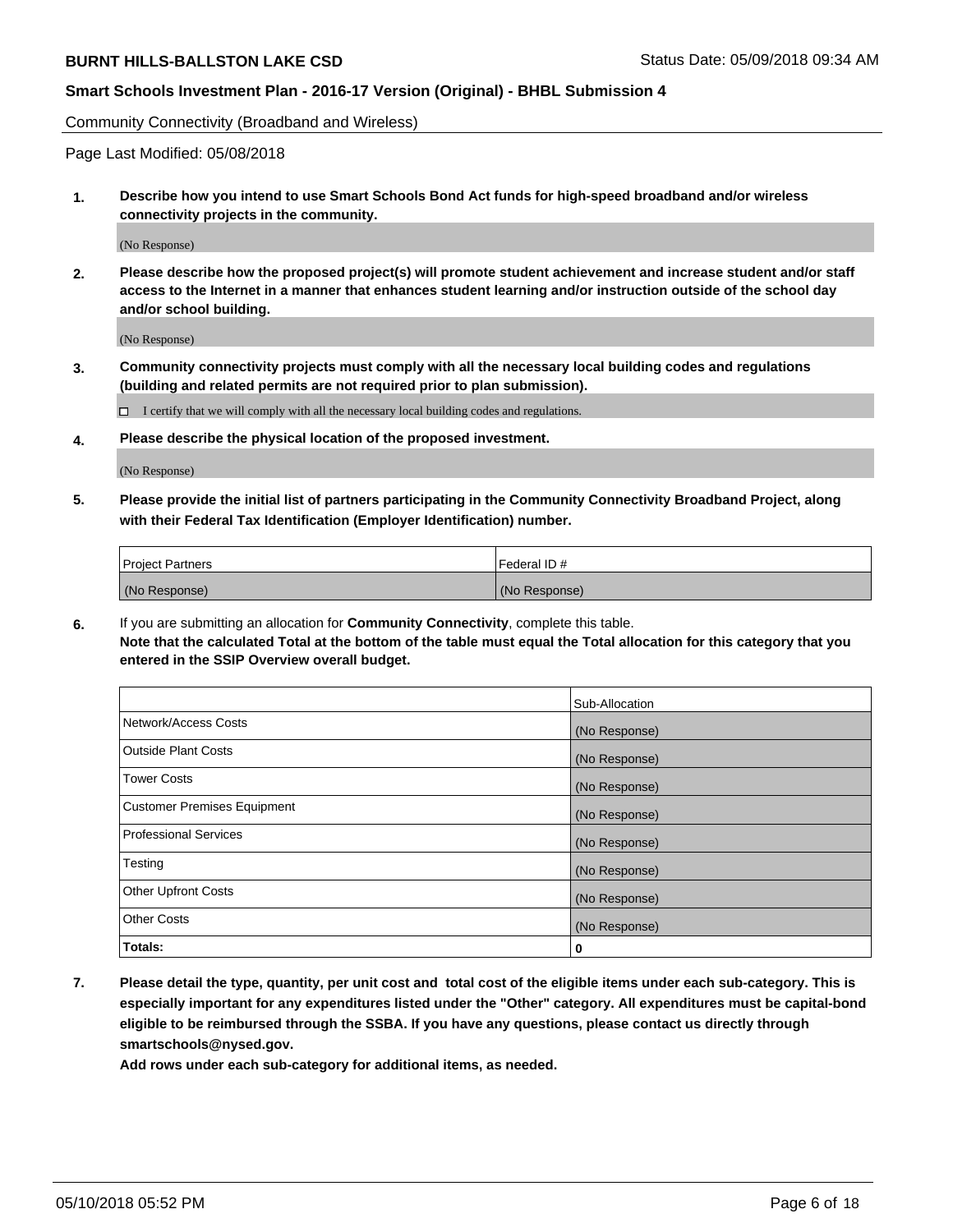Community Connectivity (Broadband and Wireless)

| Select the allowable expenditure | Item to be purchased | Quantity      | Cost per Item | <b>Total Cost</b> |
|----------------------------------|----------------------|---------------|---------------|-------------------|
| type.                            |                      |               |               |                   |
| Repeat to add another item under |                      |               |               |                   |
| each type.                       |                      |               |               |                   |
| (No Response)                    | (No Response)        | (No Response) | (No Response) | (No Response)     |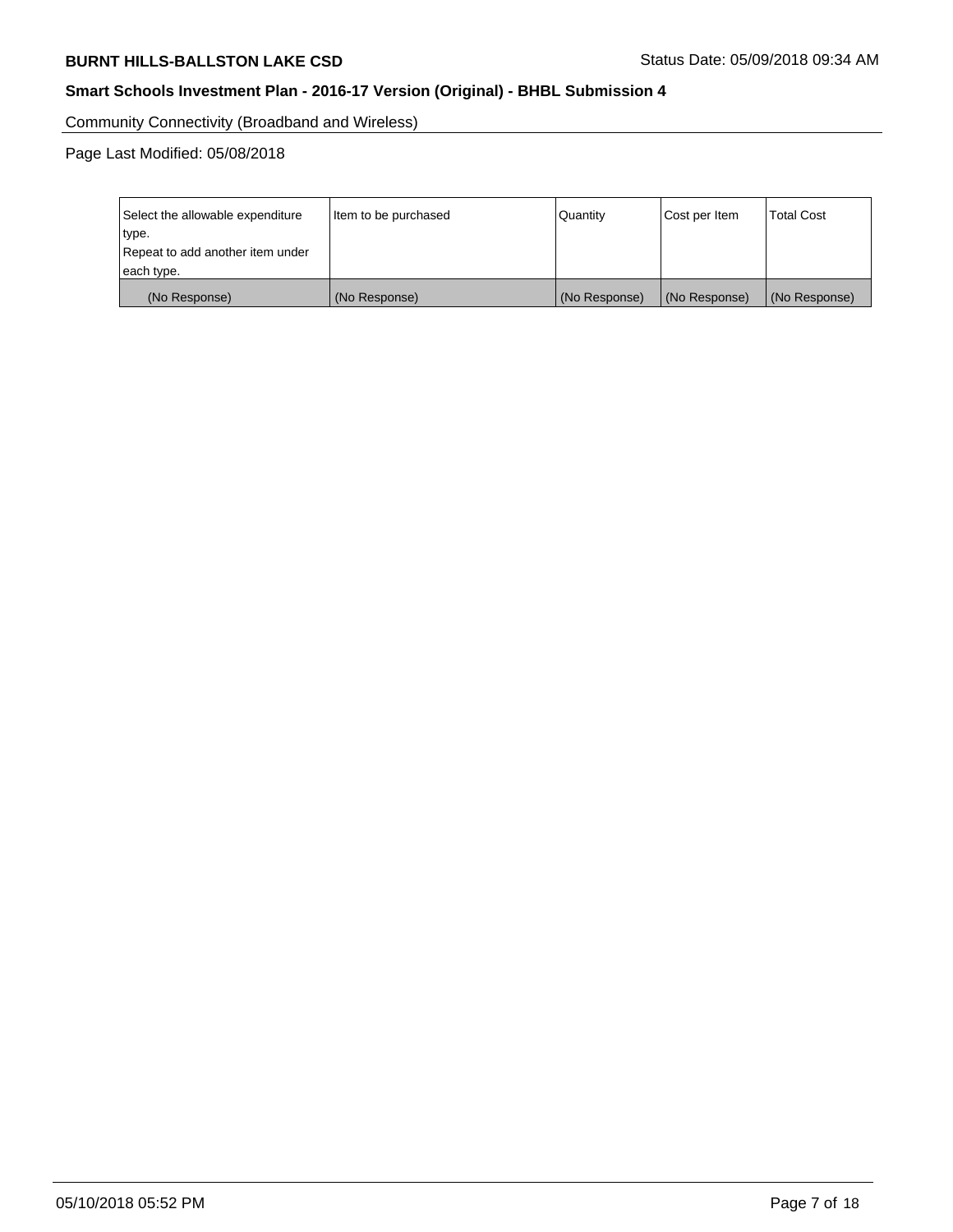#### Classroom Learning Technology

Page Last Modified: 05/08/2018

**1. In order for students and faculty to receive the maximum benefit from the technology made available under the Smart Schools Bond Act, their school buildings must possess sufficient connectivity infrastructure to ensure that devices can be used during the school day. Smart Schools Investment Plans must demonstrate that sufficient infrastructure that meets the Federal Communications Commission's 100 Mbps per 1,000 students standard currently exists in the buildings where new devices will be deployed, or is a planned use of a portion of Smart Schools Bond Act funds, or is under development through another funding source.**

**Smart Schools Bond Act funds used for technology infrastructure or classroom technology investments must increase the number of school buildings that meet or exceed the minimum speed standard of 100 Mbps per 1,000 students and staff within 12 months. This standard may be met on either a contracted 24/7 firm service or a "burstable" capability. If the standard is met under the burstable criteria, it must be:**

**1. Specifically codified in a service contract with a provider, and**

**2. Guaranteed to be available to all students and devices as needed, particularly during periods of high demand, such as computer-based testing (CBT) periods.**

**Please describe how your district already meets or is planning to meet this standard within 12 months of plan submission.**

We recently upgraded and expanded our existing network across the district. The access points across the district have been updated to the 802.11AC standard to increase throughput speeds to the 930 Meg range. Additionally, we have increased the number of access points to provide full coverage in all buildings in the district. The result is that we will have a simultaneous user experience, regardless of the user's location in the network. A high quality wireless is available throughout the interior of the buildings in the district and certainly within the teaching spaces. The network supports the connectivity speed required by Smart Schools (see question #2 below). This work was funded in part by our Smart Schools Submission #1 which was approved in January of 2017. This work is now complete.

- **1a. If a district believes that it will be impossible to meet this standard within 12 months, it may apply for a waiver of this requirement, as described on the Smart Schools website. The waiver must be filed and approved by SED prior to submitting this survey.**
	- $\Box$  By checking this box, you are certifying that the school district has an approved waiver of this requirement on file with the New York State Education Department.
- **2.** Connectivity Speed Calculator **(Required)**

|                         | Number of<br>Students | Multiply by<br>100 Kbps | Divide by 1000 Current Speed<br>to Convert to<br>Required<br>Speed in Mb | lin Mb | Expected<br>Speed to be<br>Attained Within   Required<br>12 Months | <b>Expected Date</b><br>When<br>Speed Will be<br>Met |
|-------------------------|-----------------------|-------------------------|--------------------------------------------------------------------------|--------|--------------------------------------------------------------------|------------------------------------------------------|
| <b>Calculated Speed</b> | 3.100                 | 310,000                 | 310                                                                      | 310    | 310                                                                | KNo<br>Response)                                     |

**3. If the district wishes to have students and staff access the Internet from wireless devices within the school building, or in close proximity to it, it must first ensure that it has a robust Wi-Fi network in place that has sufficient bandwidth to meet user demand.**

**Please describe how you have quantified this demand and how you plan to meet this demand.**

The BHBL district has built a robust wireless network that permits students and staff to have authenticated access to a content filtered network. The district is using Cisco commercial grade 802.11 AC Access points in a density design model that permits all students to have simultaneous access to the network for educational use. The final design will have a minimum of one WAP per classroom and a minimum of one WAP per 30 students in areas where capacity exceeds 30 students (cafeterias, auditoriums, etc.). Additionally, all WAP will be connected to the LAN using Cat 6 cabling. The network is secure, and managed, with the ability for users to bring their own device into the environment. The wireless network is built on a solid Cisco network infrastructure supporting gigabit connectivity speeds between the users and the network and ten gigabit connection speeds between the network wiring closets and the core of the network.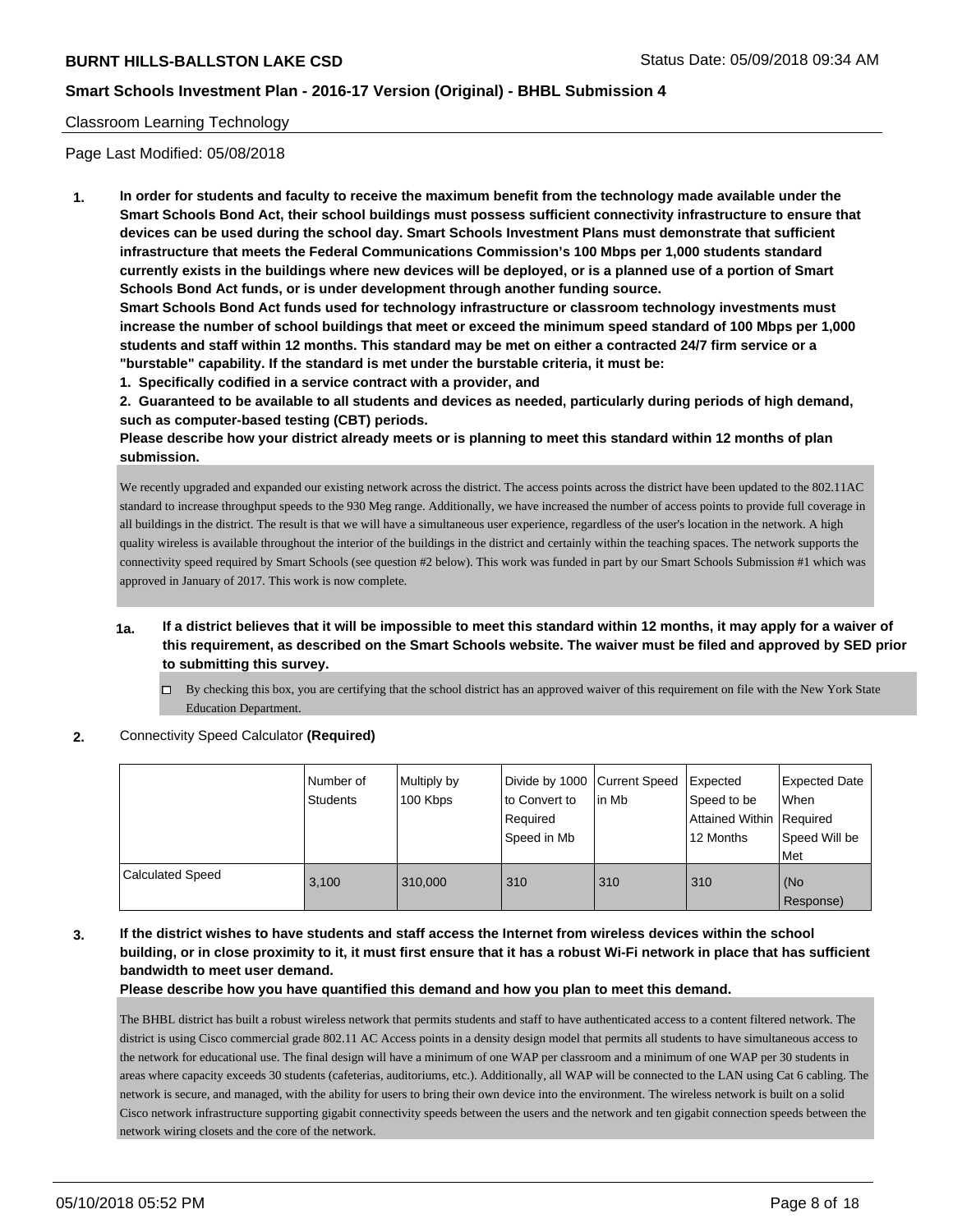### **Smart Schools Investment Plan - 2016-17 Version (Original) - BHBL Submission 4**

#### Classroom Learning Technology

Page Last Modified: 05/08/2018

**4. All New York State public school districts are required to complete and submit an Instructional Technology Plan survey to the New York State Education Department in compliance with Section 753 of the Education Law and per Part 100.12 of the Commissioner's Regulations.**

**Districts that include educational technology purchases as part of their Smart Schools Investment Plan must have a submitted and approved Instructional Technology Plan survey on file with the New York State Education Department.**

- By checking this box, you are certifying that the school district has an approved Instructional Technology Plan survey on file with the New York State Education Department.
- **5. Describe the devices you intend to purchase and their compatibility with existing or planned platforms or systems. Specifically address the adequacy of each facility's electrical, HVAC and other infrastructure necessary to install and support the operation of the planned technology.**

#### **CHROMEBOOK REPLACEMENT**

 The District is currently one-to-one Chromebooks grades 3-12. We have a planned replacement cycle that requires the purchase of two to three cohorts of new Chromebooks every year. This submission includes a request for 750 Chromebooks as part of the replacement cycle for 3-8. In addition, we are requesting an additional 250 Chromebooks to deploy in K-2 classrooms across the district. Total request 1000 Chromebooks.

#### **6. Describe how the proposed technology purchases will:**

- **> enhance differentiated instruction;**
- **> expand student learning inside and outside the classroom;**
- **> benefit students with disabilities and English language learners; and**
- **> contribute to the reduction of other learning gaps that have been identified within the district.**

**The expectation is that districts will place a priority on addressing the needs of students who struggle to succeed in a rigorous curriculum. Responses in this section should specifically address this concern and align with the district's Instructional Technology Plan (in particular Question 2 of E. Curriculum and Instruction: "Does the district's instructional technology plan address the needs of students with disabilities to ensure equitable access to instruction, materials and assessments?" and Question 3 of the same section: "Does the district's instructional technology plan address the provision of assistive technology specifically for students with disabilities to ensure access to and participation in the general curriculum?"**

Burnt Hills-Ballston Lake School District leaders and staff value the use of instructional technology to increase student learning and achievement. To that end, we have transitioned to a one-to-one laptop district over the past 5 years. These student laptops allow all students to work collaboratively and creatively in a 21st century learning environment. Purchasing a laptop for each student assures equity in access across the district. (We also provide home wireless "hot spots" for students without access to the internet at home.) The result of this is increased student engagement, exposure to relevant technology and software, and the ability to move from consumers of information to more active participants in the classroom.

Special Needs: Approximately 25 percent of the total number of students with disabilities in the district are provided with assistive technology as documented on their Individualized Education Plan (IEP) or through ELL Services. " Students with disabilities require access to a number of assistive technology devices including iPads, laptops, augmentative communication devices, interactive smart- boards, and personal and field sounds systems. Similar devices are available to ELL students as needed. " Additionally, there are a wide variety of text-to-speech and speech-to-text programs, word prediction audiobooks, and other language-based software applications that our students require to allow them to successfully access the curriculum and communicate in the school setting. "

In addition to these devices and applications, there is a great deal of **staff development** and ongoing implementation required in order to prepare and support teachers and other school staff in the use of these resources with students. Oversight of assistive technology within the district is critical to the procurement, implementation and sustainability of services to our students with disabilities. Therefore, professional development and assistive technology staffing resources would enhance the use of technology across the district for all students.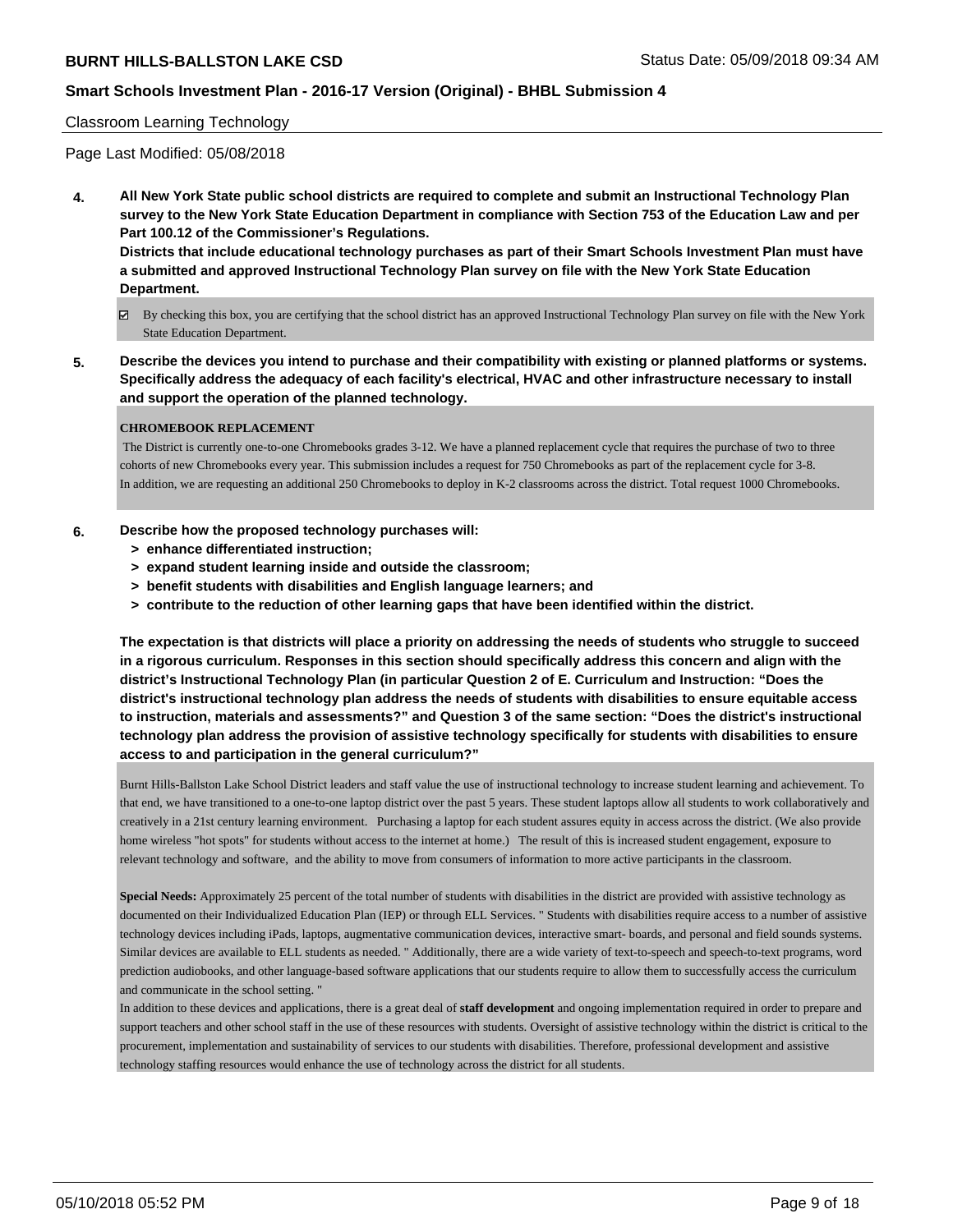### **Smart Schools Investment Plan - 2016-17 Version (Original) - BHBL Submission 4**

#### Classroom Learning Technology

Page Last Modified: 05/08/2018

**7. Where appropriate, describe how the proposed technology purchases will enhance ongoing communication with parents and other stakeholders and help the district facilitate technology-based regional partnerships, including distance learning and other efforts.**

Access to their own laptop enables students to take an active role in overseeing their own work and tracking their own process. Our high school students are allowed to bring their computers back and forth from home. We use learning management software such as Blackboard and Google Classroom as well as Google Apps for Education to help students stay connected to their teachers and to others in the community.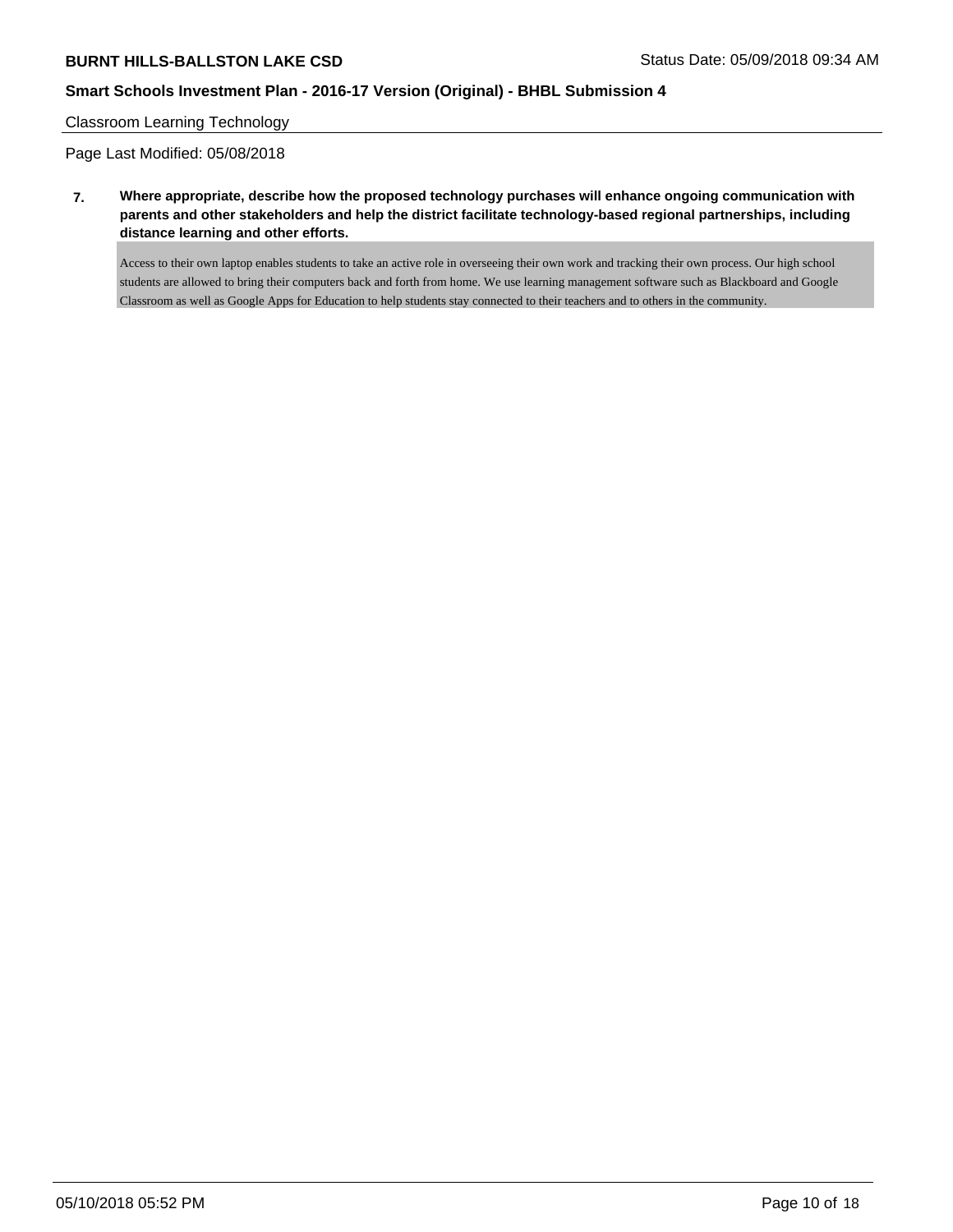### **Smart Schools Investment Plan - 2016-17 Version (Original) - BHBL Submission 4**

#### Classroom Learning Technology

Page Last Modified: 05/08/2018

**8. Describe the district's plan to provide professional development to ensure that administrators, teachers and staff can employ the technology purchased to enhance instruction successfully.**

**Note: This response should be aligned and expanded upon in accordance with your district's response to Question 1 of F. Professional Development of your Instructional Technology Plan: "Please provide a summary of professional development offered to teachers and staff, for the time period covered by this plan, to support technology to enhance teaching and learning. Please include topics, audience and method of delivery within your summary."**

Each year, according to the Commissioners 100.2 Regulations, districts must create a Professional Development (PD) Plan for the upcoming school year. A key component to the PD Plan are the Priorities. For 2018-19, all BH-BL professional development opportunities are tied to one of the following priority components:

- 1. Professional Practice
- 2. CCLS/Content
- 3. Instruction/Student Learning
- 4. Required Trainings

In reviewing the districts overall professional development priorities, it is clear that training in instructional technology is emphasized in all of these priority areas. Technology training is critical to our overall professional development plan. Staff development is offered throughout the academic year and in the summer. On the average, the majority of teachers spend 30 to 40 hours per academic year on scheduled professional development activities. Below are the different modes of instruction available for teachers to fulfill professional development requirements within these four priorities: Professional design days, Half days, Superintendents Conference Days, Faculty meetings, department or grade-level meetings focused on student learning and/or professional growth, Team Time meetings, Workshops provided by BH-BL staff members, Out-of-district conferences and workshops for teachers, and online classes and courses. Our 2018-19 Professional Development plan is slated to be approved by the BOE at their first meeting in June. The plan is developed by a committee of stakeholders after extensive input from the faculty. The goals of the plan mirror the Danielson Framework for Teaching, which has been documented through research to improve student learning. Domain 1 - Planning and Preparation - Trainings in order to enhance: 1 a) Knowledge of content and pedagogy 1 b) Knowledge of students 1 c) Setting Instructional outcome 1 d) Knowledge of resources 1 e) Coherent instruction 1 f) Student assessments Domain 2 - The Classroom Environment - Trainings in order to enhance: 2a) Creating an environment of respect and rapport 2b) Establishing a culture for learning 2c) Managing classroom procedures 2d) Managing student behavior 2e) Organizing physical space Domain 3 - Instruction - Trainings in order to enhance: 3a) Communication with students 3b) Use of discussion and questioning techniques 3c) Student engagement in learning 3d) Use of assessment in instruction 3e) Flexibility and responsiveness Domain 4 - Professional Responsibilities - Trainings in order to promote: 4a) Teacher reflection 4b) Maintenance of accurate records 4c) Communication with Families

4d) Participation in a professional community 4e) Professional learning and development 4f) Professionalism

05/10/2018 05:52 PM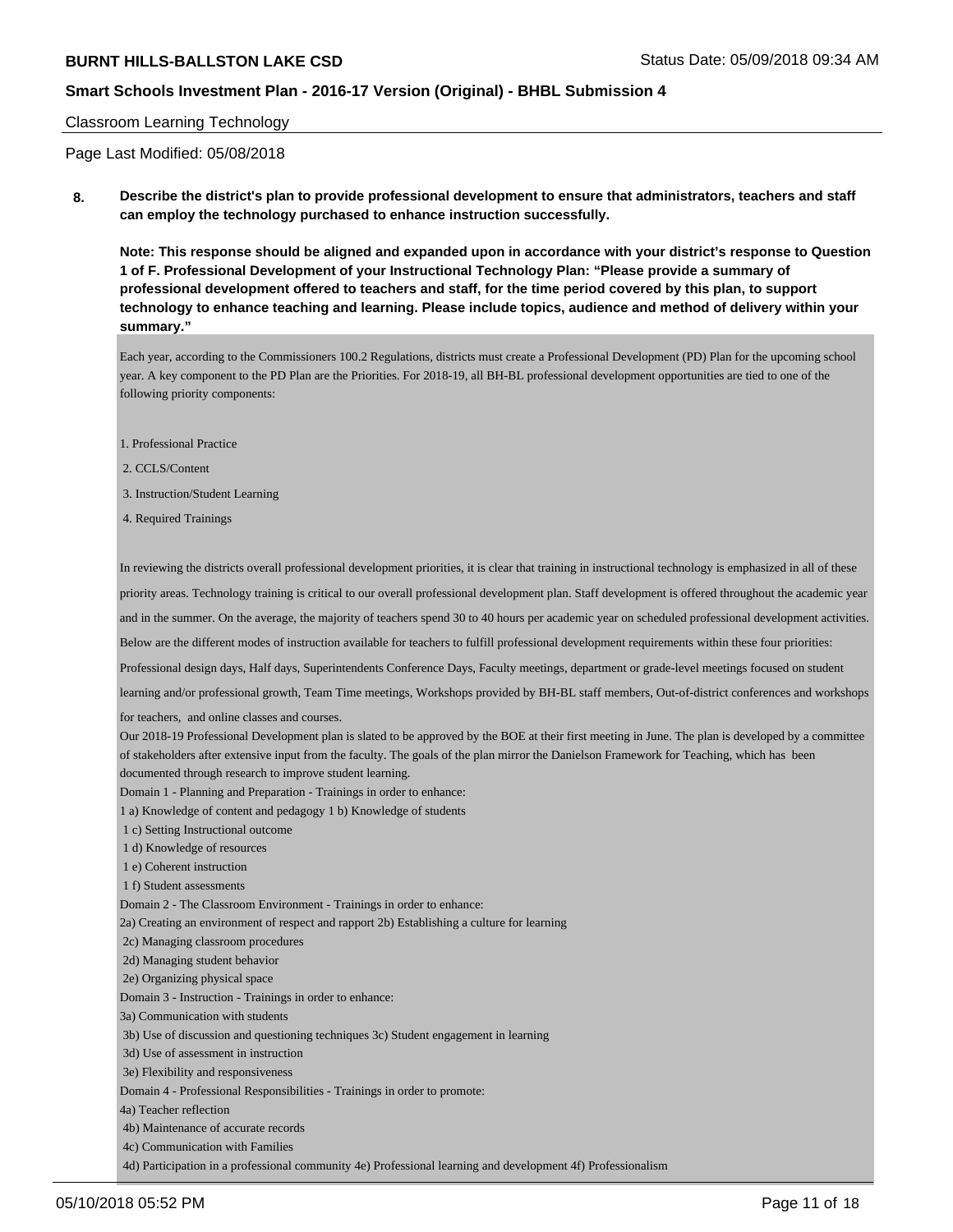### **Smart Schools Investment Plan - 2016-17 Version (Original) - BHBL Submission 4**

#### Classroom Learning Technology

#### Page Last Modified: 05/08/2018

#### 4g) Ongoing trainings

To meet these goals, the plan specifies the areas of training and professional development that we will focus on in the coming school year. Among these topics are the following:

• Assistive Technology

- Technology integration
- Use of Chromebooks in the classroom
- Data Privacy and Security
- Blended Learning Pedagogy

The plan for the current school year can be found here.

- **9. Districts must contact the SUNY/CUNY teacher preparation program that supplies the largest number of the district's new teachers to request advice on innovative uses and best practices at the intersection of pedagogy and educational technology.**
	- By checking this box, you certify that you have contacted the SUNY/CUNY teacher preparation program that supplies the largest number of your new teachers to request advice on these issues.

#### **9a. Please enter the name of the SUNY or CUNY Institution that you contacted.**

Universtiy at Albany, School of Education

**9b. Enter the primary Institution phone number.**

518-442-5020

**9c. Enter the name of the contact person with whom you consulted and/or will be collaborating with on innovative uses of technology and best practices.**

Jianwei Zhang, Chair, Associate Professor

**10. A district whose Smart Schools Investment Plan proposes the purchase of technology devices and other hardware must account for nonpublic schools in the district.**

**Are there nonpublic schools within your school district?**

| □ | Yes |  |
|---|-----|--|
| ☑ | No  |  |

**11.** Nonpublic Classroom Technology Loan Calculator

The Smart Schools Bond Act provides that any Classroom Learning Technology purchases made using Smart Schools funds shall be lent, upon request, to nonpublic schools in the district. However, no school district shall be required to loan technology in amounts greater than the total obtained and spent on technology pursuant to the Smart Schools Bond Act and the value of such loan may not exceed the total of \$250 multiplied by the nonpublic school enrollment in the base year at the time of enactment.

See: http://www.p12.nysed.gov/mgtserv/smart\_schools/docs/Smart\_Schools\_Bond\_Act\_Guidance\_04.27.15\_Final.pdf.

|                                       | 1. Classroom<br>Technology<br>Sub-allocation | 2. Public<br>l Enrollment<br>$(2014-15)$ | l 3. Nonpublic<br>l Enrollment<br>(2014-15) | l 4. Sum of<br>Public and<br>l Nonpublic<br>Enrollment | 15. Total Per<br>Pupil Sub-<br>allocation | l 6. Total<br>Nonpublic Loan<br>Amount                                                        |
|---------------------------------------|----------------------------------------------|------------------------------------------|---------------------------------------------|--------------------------------------------------------|-------------------------------------------|-----------------------------------------------------------------------------------------------|
| Calculated Nonpublic Loan<br>l Amount |                                              |                                          |                                             |                                                        |                                           | (No Response)   (No Response)   (No Response)   (No Response)   (No Response)   (No Response) |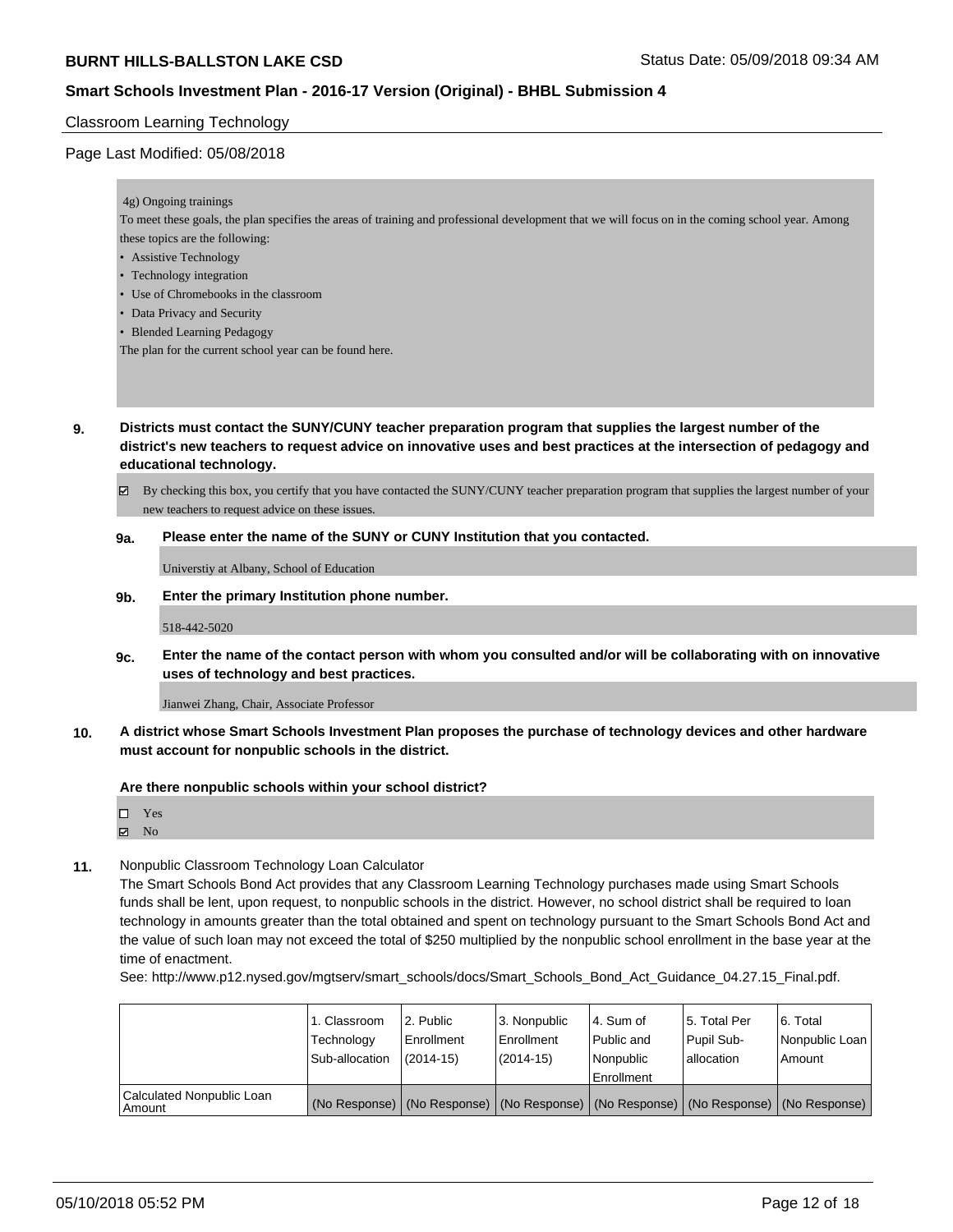#### Classroom Learning Technology

Page Last Modified: 05/08/2018

**12. To ensure the sustainability of technology purchases made with Smart Schools funds, districts must demonstrate a long-term plan to maintain and replace technology purchases supported by Smart Schools Bond Act funds. This sustainability plan shall demonstrate a district's capacity to support recurring costs of use that are ineligible for Smart Schools Bond Act funding such as device maintenance, technical support, Internet and wireless fees, maintenance of hotspots, staff professional development, building maintenance and the replacement of incidental items. Further, such a sustainability plan shall include a long-term plan for the replacement of purchased devices and equipment at the end of their useful life with other funding sources.**

 $\boxtimes$  By checking this box, you certify that the district has a sustainability plan as described above.

**13. Districts must ensure that devices purchased with Smart Schools Bond funds will be distributed, prepared for use, maintained and supported appropriately. Districts must maintain detailed device inventories in accordance with generally accepted accounting principles.**

By checking this box, you certify that the district has a distribution and inventory management plan and system in place.

**14.** If you are submitting an allocation for **Classroom Learning Technology** complete this table. **Note that the calculated Total at the bottom of the table must equal the Total allocation for this category that you entered in the SSIP Overview overall budget.**

|                         | Sub-Allocation |
|-------------------------|----------------|
| Interactive Whiteboards | l 0            |
| Computer Servers        | $\overline{0}$ |
| Desktop Computers       | $\overline{0}$ |
| Laptop Computers        | 349,000        |
| <b>Tablet Computers</b> | $\overline{0}$ |
| <b>Other Costs</b>      | $\overline{0}$ |
| Totals:                 | 349,000        |

**15. Please detail the type, quantity, per unit cost and total cost of the eligible items under each sub-category. This is especially important for any expenditures listed under the "Other" category. All expenditures must be capital-bond eligible to be reimbursed through the SSBA. If you have any questions, please contact us directly through smartschools@nysed.gov.**

**Please specify in the "Item to be Purchased" field which specific expenditures and items are planned to meet the district's nonpublic loan requirement, if applicable.**

**NOTE: Wireless Access Points that will be loaned/purchased for nonpublic schools should ONLY be included in this category, not under School Connectivity, where public school districts would list them. Add rows under each sub-category for additional items, as needed.**

| Select the allowable expenditure | I Item to be Purchased        | Quantity | <b>Cost per Item</b> | <b>Total Cost</b> |
|----------------------------------|-------------------------------|----------|----------------------|-------------------|
| type.                            |                               |          |                      |                   |
| Repeat to add another item under |                               |          |                      |                   |
| each type.                       |                               |          |                      |                   |
| <b>Laptop Computers</b>          | Lenovo 500e Series Chromebook | 1.000    | 349                  | 349,000           |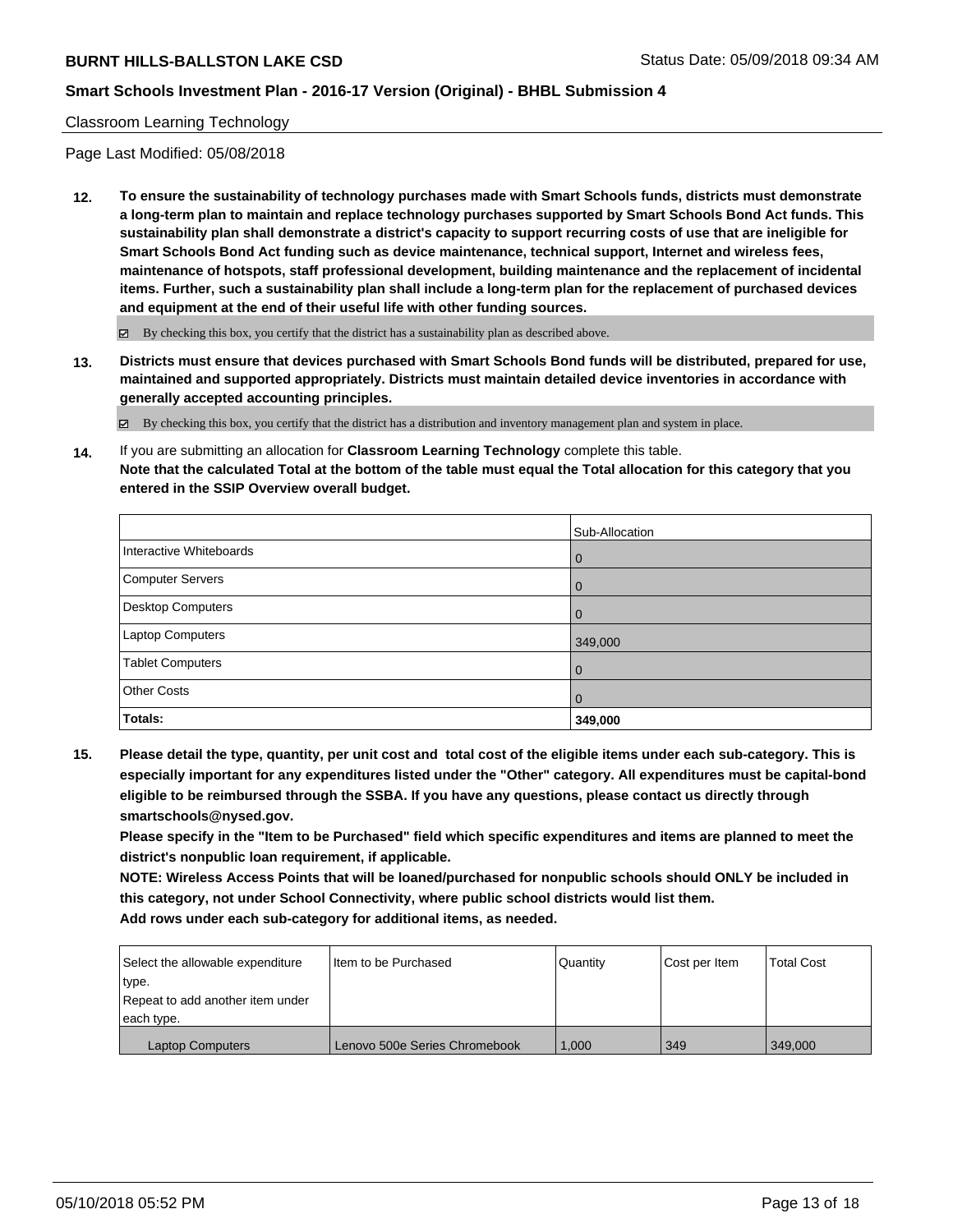### **Smart Schools Investment Plan - 2016-17 Version (Original) - BHBL Submission 4**

#### Pre-Kindergarten Classrooms

Page Last Modified: 05/08/2018

**1. Provide information regarding how and where the district is currently serving pre-kindergarten students and justify the need for additional space with enrollment projections over 3 years.**

(No Response)

- **2. Describe the district's plan to construct, enhance or modernize education facilities to accommodate prekindergarten programs. Such plans must include:**
	- **Specific descriptions of what the district intends to do to each space;**
	- **An affirmation that pre-kindergarten classrooms will contain a minimum of 900 square feet per classroom;**
	- **The number of classrooms involved;**
	- **The approximate construction costs per classroom; and**
	- **Confirmation that the space is district-owned or has a long-term lease that exceeds the probable useful life of the improvements.**

(No Response)

**3. Smart Schools Bond Act funds may only be used for capital construction costs. Describe the type and amount of additional funds that will be required to support ineligible ongoing costs (e.g. instruction, supplies) associated with any additional pre-kindergarten classrooms that the district plans to add.**

(No Response)

**4. All plans and specifications for the erection, repair, enlargement or remodeling of school buildings in any public school district in the State must be reviewed and approved by the Commissioner. Districts that plan capital projects using their Smart Schools Bond Act funds will undergo a Preliminary Review Process by the Office of Facilities Planning.**

**Please indicate on a separate row each project number given to you by the Office of Facilities Planning.**

| <b>Project Number</b> |  |
|-----------------------|--|
| (No Response)         |  |

**5.** If you have made an allocation for **Pre-Kindergarten Classrooms,** complete this table.

**Note that the calculated Total at the bottom of the table must equal the Total allocation for this category that you entered in the SSIP Overview overall budget.**

|                                          | Sub-Allocation |
|------------------------------------------|----------------|
| Construct Pre-K Classrooms               | (No Response)  |
| Enhance/Modernize Educational Facilities | (No Response)  |
| Other Costs                              | (No Response)  |
| Totals:                                  | 0              |

**6. Please detail the type, quantity, per unit cost and total cost of the eligible items under each sub-category. This is especially important for any expenditures listed under the "Other" category. All expenditures must be capital-bond eligible to be reimbursed through the SSBA. If you have any questions, please contact us directly through smartschools@nysed.gov.**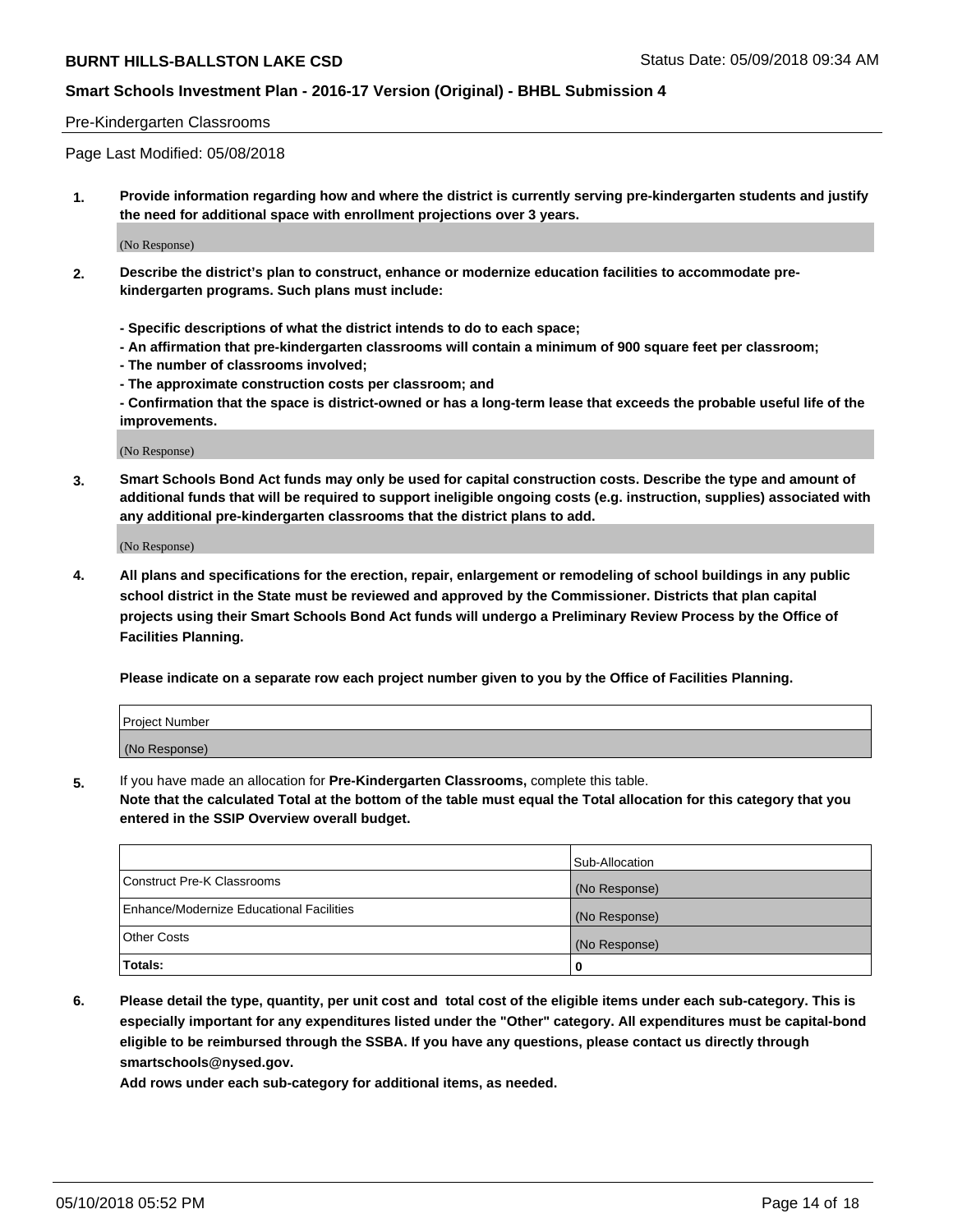# **Smart Schools Investment Plan - 2016-17 Version (Original) - BHBL Submission 4**

# Pre-Kindergarten Classrooms

| Select the allowable expenditure | Item to be purchased | Quantity      | Cost per Item | <b>Total Cost</b> |
|----------------------------------|----------------------|---------------|---------------|-------------------|
| type.                            |                      |               |               |                   |
| Repeat to add another item under |                      |               |               |                   |
| each type.                       |                      |               |               |                   |
| (No Response)                    | (No Response)        | (No Response) | (No Response) | (No Response)     |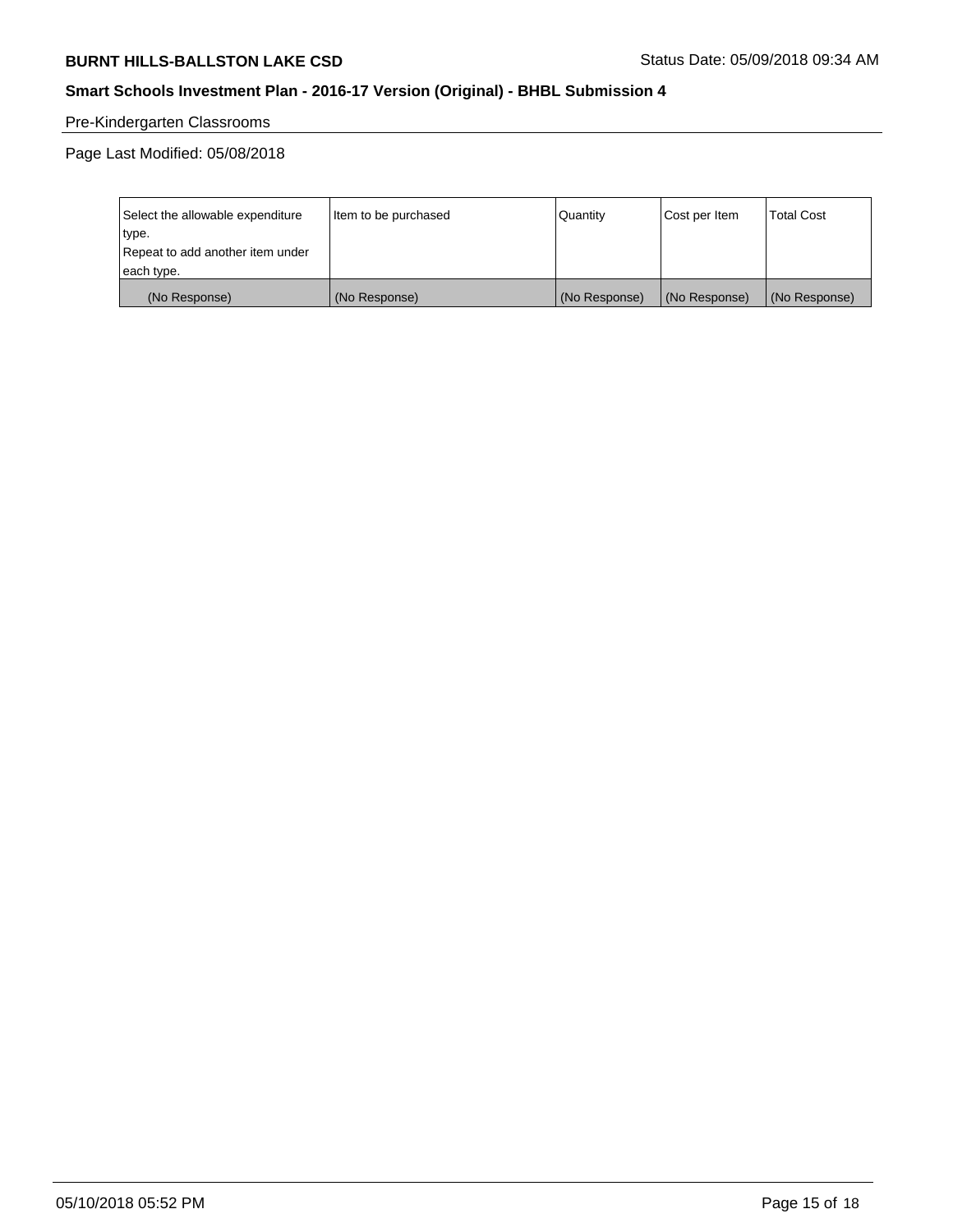### **Smart Schools Investment Plan - 2016-17 Version (Original) - BHBL Submission 4**

#### Replace Transportable Classrooms

Page Last Modified: 05/08/2018

**1. Describe the district's plan to construct, enhance or modernize education facilities to provide high-quality instructional space by replacing transportable classrooms.**

(No Response)

**2. All plans and specifications for the erection, repair, enlargement or remodeling of school buildings in any public school district in the State must be reviewed and approved by the Commissioner. Districts that plan capital projects using their Smart Schools Bond Act funds will undergo a Preliminary Review Process by the Office of Facilities Planning.**

**Please indicate on a separate row each project number given to you by the Office of Facilities Planning.**

| <b>Project Number</b> |  |
|-----------------------|--|
| (No Response)         |  |

**3. For large projects that seek to blend Smart Schools Bond Act dollars with other funds, please note that Smart Schools Bond Act funds can be allocated on a pro rata basis depending on the number of new classrooms built that directly replace transportable classroom units.**

**If a district seeks to blend Smart Schools Bond Act dollars with other funds describe below what other funds are being used and what portion of the money will be Smart Schools Bond Act funds.**

(No Response)

**4.** If you have made an allocation for **Replace Transportable Classrooms**, complete this table. **Note that the calculated Total at the bottom of the table must equal the Total allocation for this category that you entered in the SSIP Overview overall budget.**

|                                                | Sub-Allocation |
|------------------------------------------------|----------------|
| Construct New Instructional Space              | (No Response)  |
| Enhance/Modernize Existing Instructional Space | (No Response)  |
| Other Costs                                    | (No Response)  |
| Totals:                                        | 0              |

**5. Please detail the type, quantity, per unit cost and total cost of the eligible items under each sub-category. This is especially important for any expenditures listed under the "Other" category. All expenditures must be capital-bond eligible to be reimbursed through the SSBA. If you have any questions, please contact us directly through smartschools@nysed.gov.**

| Select the allowable expenditure | Item to be purchased | Quantity      | Cost per Item | <b>Total Cost</b> |
|----------------------------------|----------------------|---------------|---------------|-------------------|
| type.                            |                      |               |               |                   |
| Repeat to add another item under |                      |               |               |                   |
| each type.                       |                      |               |               |                   |
| (No Response)                    | (No Response)        | (No Response) | (No Response) | (No Response)     |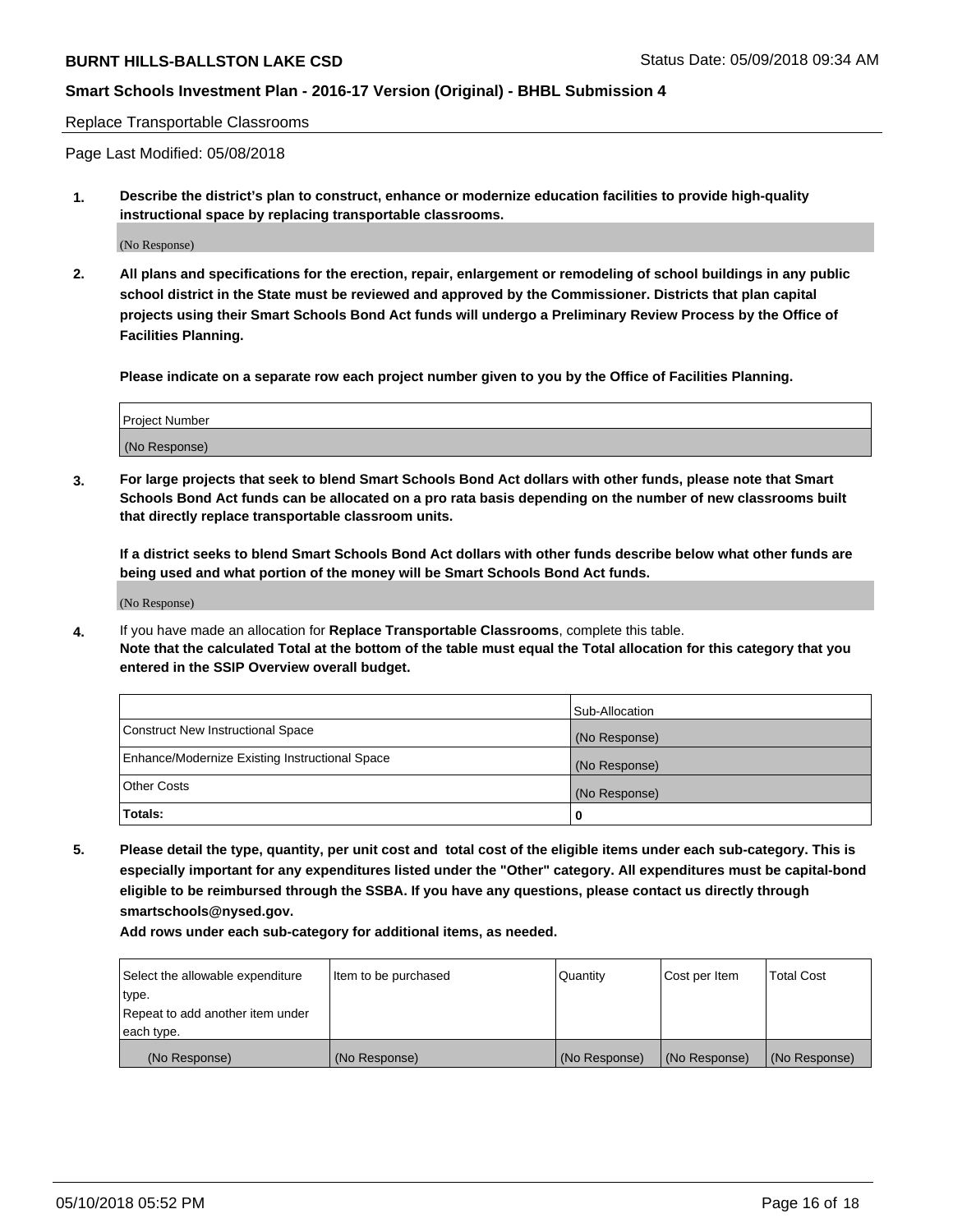### **Smart Schools Investment Plan - 2016-17 Version (Original) - BHBL Submission 4**

#### High-Tech Security Features

Page Last Modified: 05/08/2018

**1. Describe how you intend to use Smart Schools Bond Act funds to install high-tech security features in school buildings and on school campuses.**

(No Response)

**2. All plans and specifications for the erection, repair, enlargement or remodeling of school buildings in any public school district in the State must be reviewed and approved by the Commissioner. Districts that plan capital projects using their Smart Schools Bond Act funds will undergo a Preliminary Review Process by the Office of Facilities Planning.** 

**Please indicate on a separate row each project number given to you by the Office of Facilities Planning.**

| <b>Project Number</b> |  |  |
|-----------------------|--|--|
|                       |  |  |
| (No Response)         |  |  |

- **3. Was your project deemed eligible for streamlined Review?**
	- Yes  $\square$  No
- **4. Include the name and license number of the architect or engineer of record.**

| Name          | License Number |
|---------------|----------------|
| (No Response) | (No Response)  |

**5.** If you have made an allocation for **High-Tech Security Features**, complete this table. **Note that the calculated Total at the bottom of the table must equal the Total allocation for this category that you entered in the SSIP Overview overall budget.**

|                                                      | Sub-Allocation |
|------------------------------------------------------|----------------|
| Capital-Intensive Security Project (Standard Review) | (No Response)  |
| <b>Electronic Security System</b>                    | (No Response)  |
| <b>Entry Control System</b>                          | (No Response)  |
| Approved Door Hardening Project                      | (No Response)  |
| <b>Other Costs</b>                                   | (No Response)  |
| Totals:                                              | 0              |

**6. Please detail the type, quantity, per unit cost and total cost of the eligible items under each sub-category. This is especially important for any expenditures listed under the "Other" category. All expenditures must be capital-bond eligible to be reimbursed through the SSBA. If you have any questions, please contact us directly through smartschools@nysed.gov.**

| Select the allowable expenditure | Item to be purchased | Quantity      | Cost per Item | <b>Total Cost</b> |
|----------------------------------|----------------------|---------------|---------------|-------------------|
| type.                            |                      |               |               |                   |
| Repeat to add another item under |                      |               |               |                   |
| each type.                       |                      |               |               |                   |
| (No Response)                    | (No Response)        | (No Response) | (No Response) | (No Response)     |